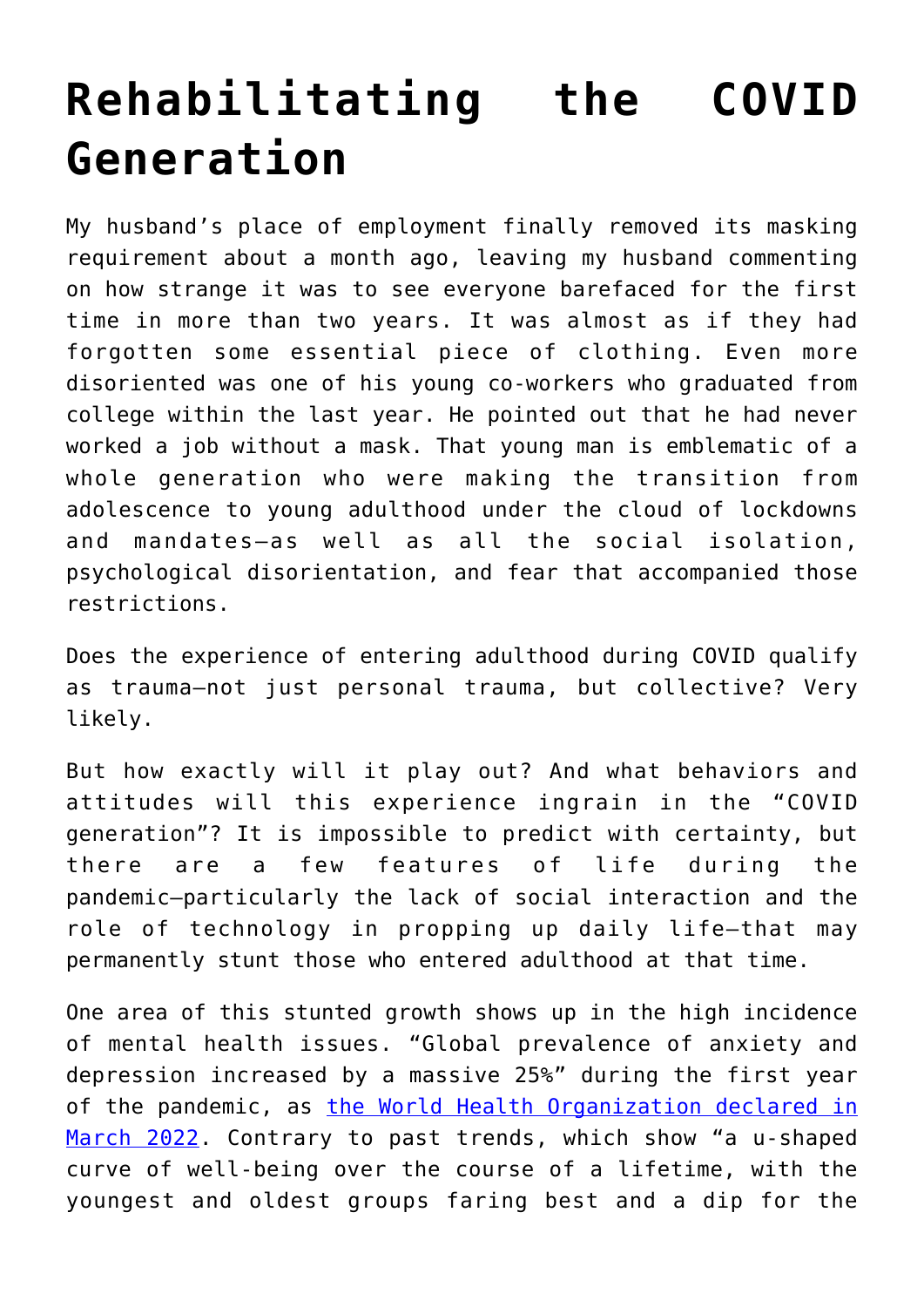middle aged," this increase in mental health problems is most dramatic in young adults aged  $18 - 24$ , [according to recent](https://www.vox.com/23013483/mental-health-pandemic-young-people-sapien-labs) [survey from Sapien Labs](https://www.vox.com/23013483/mental-health-pandemic-young-people-sapien-labs).

The young-adult years tend to be a time of social experimentation and grounding, a time when most of us either reconsider the beliefs and attitudes we grew up with or make them our own. It's a time when we grow in self-assurance and the ability to navigate difficulties, both personal and interpersonal. And all of this typically plays out on the social stage, through face-to-face interactions with people in classrooms, workplaces, and recreational settings. But for a whole generation, these experiences have been, at best, stunted and limited by COVID lockdowns. Tara Thiagarajan, the founder of Sapien Labs, states that the emerging generation has "arrived at age 18-24 and college with one-tenth of the expertise in solving social issues, living together, coexisting in productive ways without conflict." She says that "at age 18, now you have the same experience of interacting with people as a 7- or 8-year-old had in the past."

Please read that again. *A seven- or an eight-year-old*.

What makes this deprivation infinitely worse is the illusion we have encouraged throughout the pandemic that technology can replace real, face-to-face social interaction. As the Sapien Labs survey notes, "Recent global statistics suggest that people with internet access spend on average seven to 10 hours per day online, which could crowd out in-person interaction that is key to building a strong social self." These virtual counterparts are just as good, the narrative tells us, so don't worry. You can't go to your grandma's birthday party, but you can call her on Zoom. You can't go to school, but that's okay, because we've got this great virtual classroom set up for you. Heaven forbid you go on an in-person date and learn how to communicate with the opposite sex, but there are lots of options for virtual "romance," as evidenced, for example, by the [sharp rise in pornography consumption](https://www.frontiersin.org/articles/10.3389/fpsyt.2021.623508/full) during